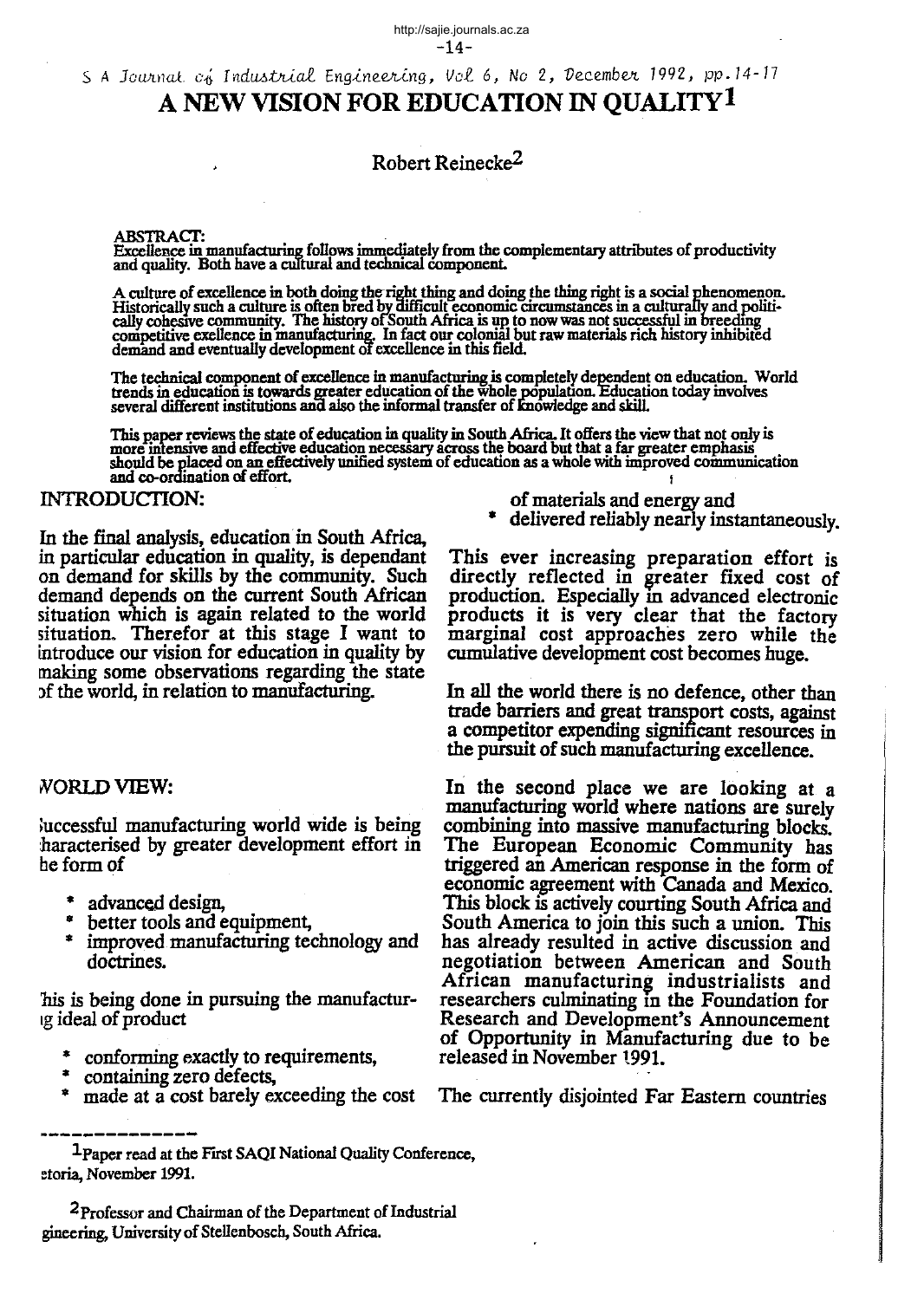is bound to respond to the increased economic threat of the European Economic Community and American economic aggregation policy in the long run. Mainland China is another dark horse in the more distant future.

It seems to me that a culture of quality (and productivity) really is based on a passive expectation to get and provide quality of product and service and an active drive to excel, to improve, to overcome and to compete successfully.

History shows that the world's great empires was built on the confidence engendered by success in undertakings. Building an empire was not only built on physical skills or a particular technology; more often it was built on the intangible education towards expectation of excellence and on the will and confidence to enforce such excellence. Today expressions like "British is Best", and "Made in Germany - of course", remain to remind us of the important quality conditioning applied to the minds of those successful people.

It is also interesting that very negative factors, such as the total destruction of German manufacturing resources during the 1940's and the agrarian position of Japan forced from isolation into the modem world earlier, bred a sucessful culture of quality, productivity and the competitive spirit

It must be also observed that the development of of industrial engineering and its twin pillars of productivity and quality merged in a sense in the holistic approaches of Total Quality Control or World Class Manufacturing. Here the major advance was the integrated viewpoint but especially moving the human being into a central position in this striving towards excellence.

Where does all this leave South Africa? To answer that I investigate our manufacturing history.

## SOUTH AFRICAN QUAUTY HISTORY:

The historic pattern of technological development in South Africa during the last several decades however, did not include an industrial revolution and the painstaking stepwise implementation of discovered technologies in manufacturing. From about 1900, farming, mining and commerce dominated as careers in

South Africa. The professions followed, first teaching and religious study, professional agriculture, then professions like medicine, law<br>and engineering; the latter some 50 years ago. The social development of the technological family in South Africa, excluding technical workmen, was therefore essentially top down.

Technology started with the maintenance and operation of mining equipment, progressed to maintenance and operation of some heavy industrial undertakings and then during WW II, to munition and other manufacturing under licence. Assembly of components made elsewhere, cars for example, was followed slowly by import substitution. The first world pattern of basic research, innovative design and manufacturing research, having a base in a substantial local demand leading to exports in time, only got underway with the arms embargo.

In this sense South Africa, for much of its early history, was technologically involved largely in licence agreements, assembly and import replacement; in short involved in imitation.

Such manufacturing, brightened by later extensive adaptation of design and especially manufacturing technology, to allow essentially first world products to be manufactured by means of a weird combination of fIrst and third world inputs for a very, very small market, does not breed excellence in competitive international manufacturing.

It does, however, breed adaptability and the means to survive very unstructured manufacturing environments plagued by unreliable supply and quality of components. It also bred a nearly unique South African ability to produce low lot size runs successfully. This is a national strength still largely underrated and which can profitably be built on.

Engineering teaching came of age in South Africa during the period of international isolation leading enforced indigenous arms manufacturing and eventually excellence of product to internationally competitive standards. The fact that South Africa had actual combat experience with those weapons, was of course a help. .

In more recent times the "Jacobs Report" [1] led to the initiatives of the National Productivity Institute and the SA Bureau of Standards. A far greater emphasis on quality resulted and eventually the South African Quality Institute was formed. This probably represents a key event in the manufacturing history of this country indicating a renewed determination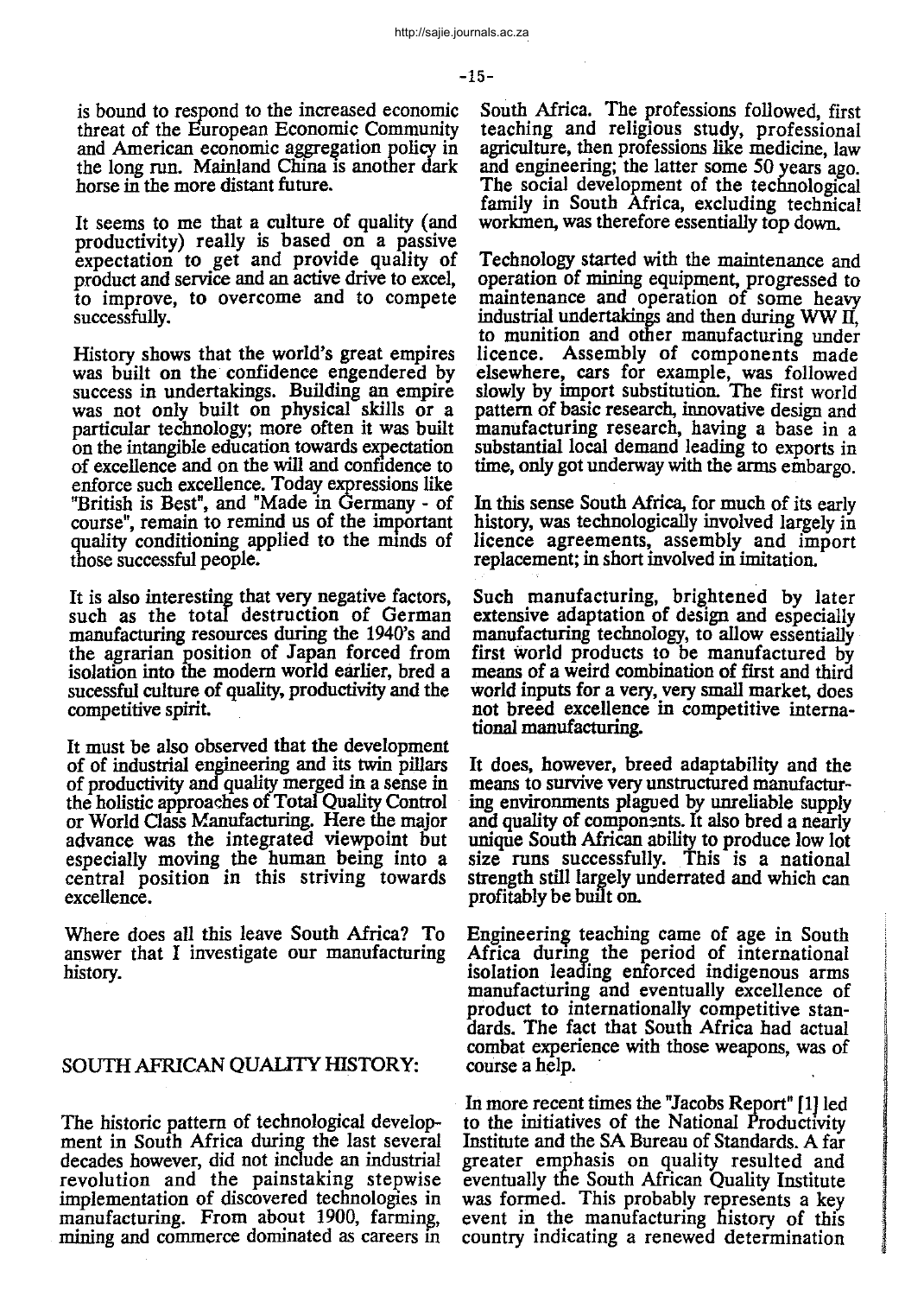towards excellence in manufacturing.

I have dwelled on the history of manufacturing in this country because that is so important in developing a vision of education and training in quality in this country.

# CURRENT STATE OF EDUCATION IN QUALITY:

During 1990 I investigated the state of the art in education in quality on behalf of the Advisory Committee on Quality chaired by Mr DC Luyt, of SA Bureau of Standards [2].

In summary it was found that material on quality does not seem to be taught at technical colleges at all. It is only the Pretoria Technikon where a special Higher Diploma in Quality exists. Thirteen techirikons were found to teach at least a single subject in quality tools. For bachelor's degrees several universities teach a single quality subject while the University of Stellenbosch offers a degree in Industrial Engineering containing effectively four subjects in quality assurance, counting the big quality project as two subjects.

Graduate study is well provided for at Pretoria (after hours) and at Stellenbosch (winter/summer interupted course). The Stellenbosch course is especially aimed at mid-career Jrofessionals wishing to progress to state of the lrt technology and philosophy of quality.

fechnikons may in general be well matched to he current demonstratable demand for quality echniques by industry but at least the philos->phy of quality needs to be emphaSIsed at echnical colleges as an ongoing thread through everal subjects and experiential training.

n terms of the perception of the broad public, :ven the perception of the community of nanufacturers, quality is still in many cases of econdary importance to meeting delivery dates nd target volumes; largely made difficult by abour problems. This attitude cannot last in he face of future economic depression in this ountry and the need to compete also intemalonally. Therefor I turn to manufacturing rospects and education in the future South .irica.

ene> so vje<mark>r</mark> – r

# THE FUTURE SOUTH AFRICA:

I am now considering a scenario of an economy that will, in the medium term, deteriorate. That may either be accompanied by a strengthening resolve and confidence that economic and political difficulties can be overcome or by resignation and diminishing confidence. The latter case places South Africa on the slope to terminal third world status and is not considered further.

In the former case, that of a massive cultural orientation towards competitive manufacturing, immediate demands will be made on our education system for skilled and educated people with a culture of quality. The lead time of product from an educational system is long, much longer than the time needed to actually undergo training. In engineering we are now planmng for skills which will only come to actual fruition in some 15 years time.

Our vision at Stellenbosch of university education in quality revolves around several key issues:

- Undergraduate emphasis in industrial engineering on quality to properly balance productivity.
- \* Graduate study to achieve excellence in creating state of the art quality assurance systems in undertaking where none exists.
- \* Co-operation in education and in  $R&D$ with sister institutions.

# Undergraduate Education:

Our undergraduate emphasis on quality now involves the following material:

Quality assurance management Quality assurance objectives Quality and reliability Quality management Quality System Quality in marketing Quality in production Quality in verification Quality and maintainability Programmes for quality improvement Quality Documentation and records Reliability and testing Renabury and testing<br>Quality and reliability in the fi<br>Quality audits Quality and reliability in the field and the state of a space. Human factors Quality cost Product liability Case studiesMethods and tools